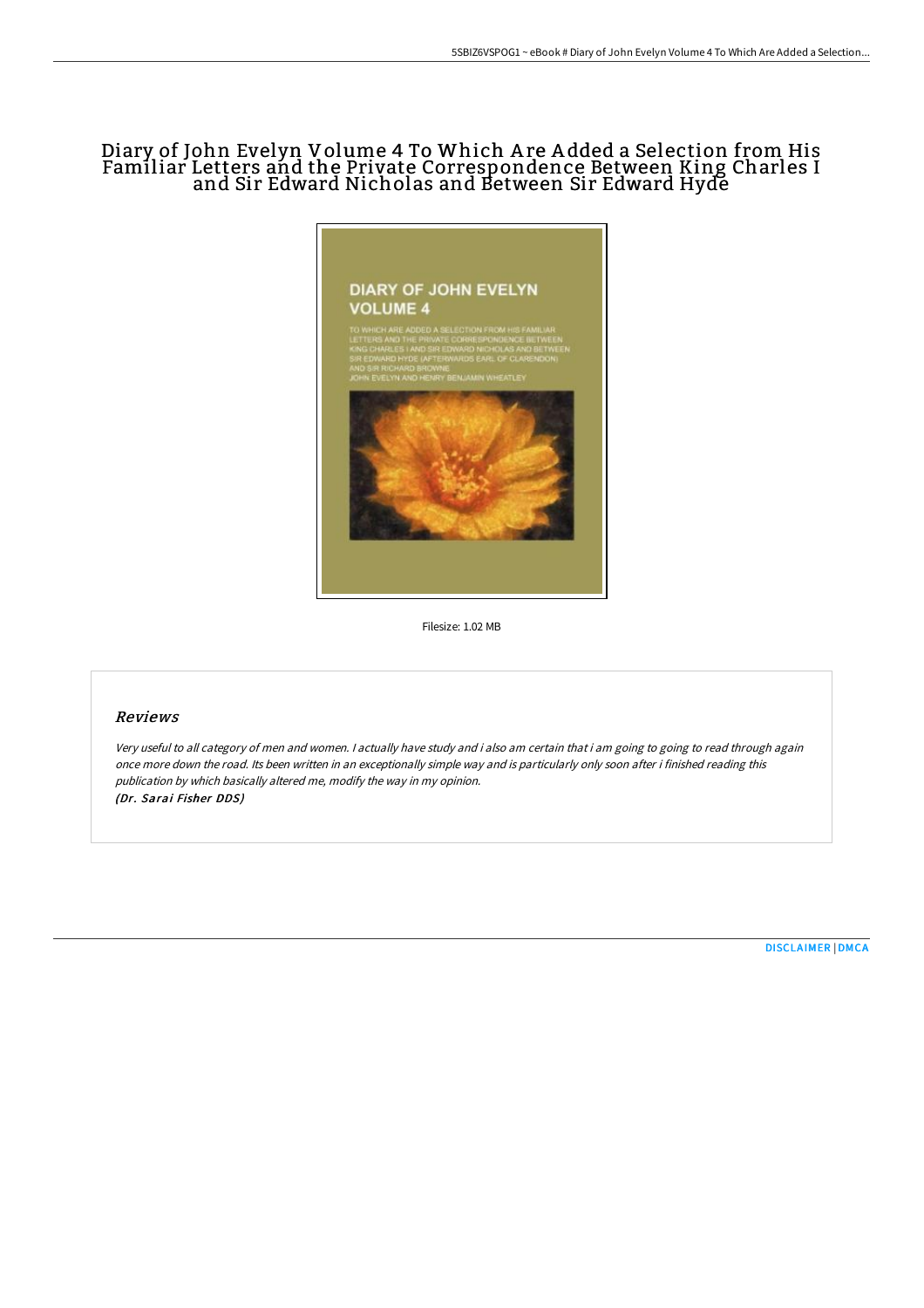## DIARY OF JOHN EVELYN VOLUME 4 TO WHICH ARE ADDED A SELECTION FROM HIS FAMILIAR LETTERS AND THE PRIVATE CORRESPONDENCE BETWEEN KING CHARLES I AND SIR EDWARD NICHOLAS AND BETWEEN SIR EDWARD HYDE



RareBooksClub. Paperback. Book Condition: New. This item is printed on demand. Paperback. 196 pages. Dimensions: 9.7in. x 7.4in. x 0.4in.This historic book may have numerous typos and missing text. Purchasers can download a free scanned copy of the original book (without typos) from the publisher. Not indexed. Not illustrated. 1879 Excerpt: . . . Cardinal Mazarine, who caused a letter to be sent to him from the King, inviting him goe to Porte Lewes, I would mooue the Kinge to take notice of it, and to write to the Marechall: I hope you haue founde good store of mony for your selfe at Brest, from the pryzes which haue bene brought in, and that you finde that trybe of Captayns as towardly as Mr. Holder reported them to be, who hath a wonderfull esteeme of them: Though I do not loue to infuse any iealosyes or distrust in any man, of his frends, and those of whome he hath a good opinion, yett I haue reason to warne you, to be a little upon your to guarde, and not too freely to imparte all you know or thinke 667. Mr. H. o l d e r who a 568. 17. 2. 28. 15. 23. 36. 704: trust me is 4. 699. weeke man in his Religion that 726. 573. and so sottishly corrupted 534. 502. 337. 673. hee p r i e s t 501. belieues whatsoeuer any 34. 36. 27. 7. 13. 12. sayes to him, how ridiculous soeuer, and to all these virtues he thinkes himselfe wiser than Solomon. Ther are some other reasons for this caution, which I cannot expresse at large, which make me he is not so iust to you belieue that 501. 529. 589. 645. 538. 667. 731. as he 501. ought to be....

 $\mathbb{R}$ Read Diary of John Evelyn Volume 4 To Which Are Added a Selection from His Familiar Letters and the Private [Correspondence](http://techno-pub.tech/diary-of-john-evelyn-volume-4-to-which-are-added.html) Between King Charles I and Sir Edward Nicholas and Between Sir Edward Hyde Online Download PDF Diary of John Evelyn Volume 4 To Which Are Added a Selection from His Familiar Letters and the  $\overline{\text{pos}}$ Private [Correspondence](http://techno-pub.tech/diary-of-john-evelyn-volume-4-to-which-are-added.html) Between King Charles I and Sir Edward Nicholas and Between Sir Edward Hyde